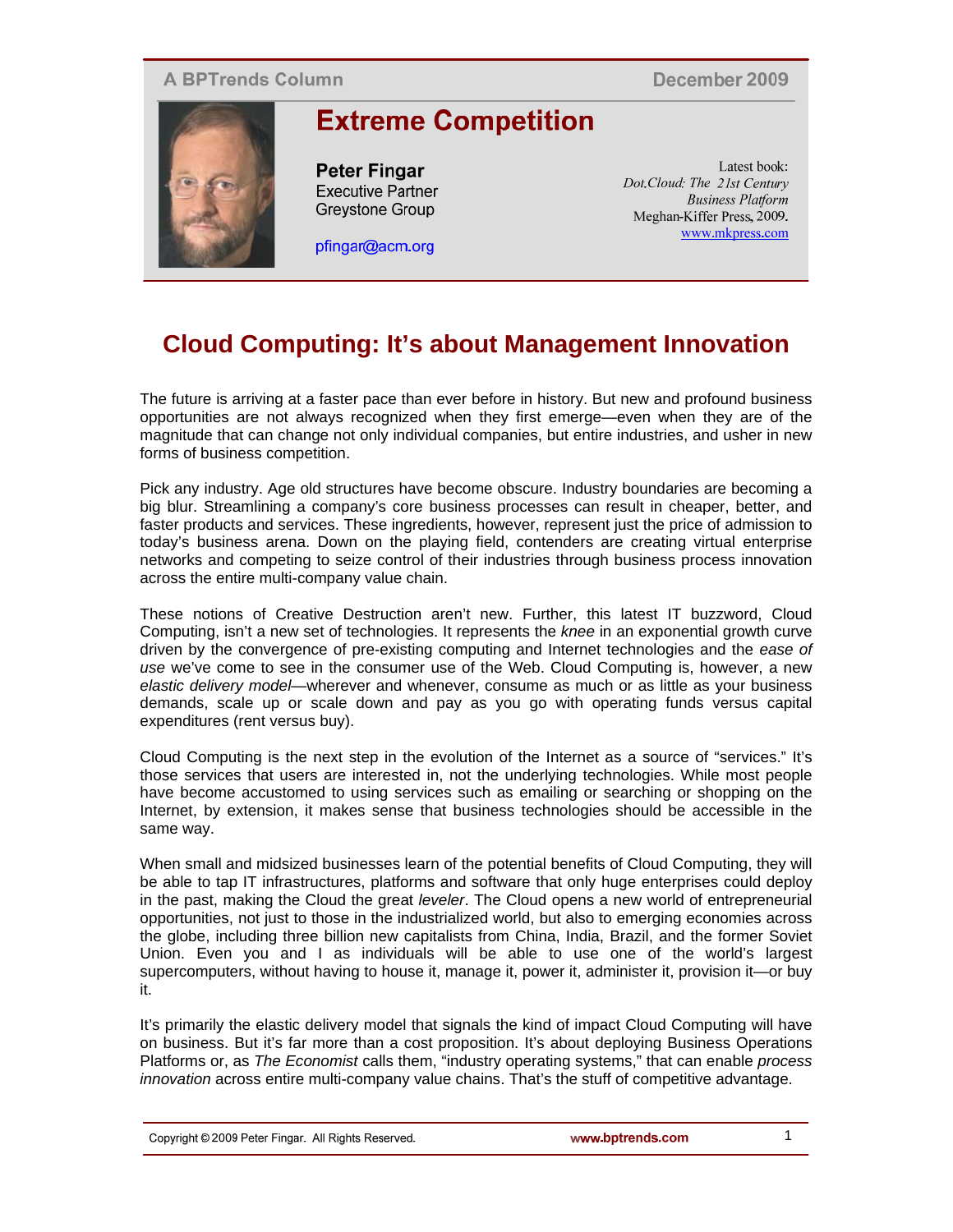As written in the October 2008 issue of *The Economist*, "There will be many ways in which the cloud will change businesses and the economy, most of them hard to predict, but one theme is already emerging. Businesses are becoming more like the technology itself: more adaptable, more interwoven and more specialized. These developments may not be new, but cloud computing will speed them up."

"In the future huge clouds—which might be called 'industry operating systems'—will provide basic services for a particular sector, for instance finance or logistics. On top of these systems will sit many specialized and interconnected firms, just like applications on a computing platform. Yet this is only half the story. The cloud changes not only the plumbing and structure of firms and industries, known as the 'transactional layer,' but also their 'interactional layer,' a term coined by Andy Mulholland, chief technologist of Capgemini. He defines this as the environment where all the interactions between people take place, both within an organization and with its business partners. Twenty years ago, he argues, 80% of the knowledge that workers required to do their jobs resided within their companies. Now it is only 20% because the world is changing ever faster. We need to be open to new and unknown connections with people and content."

Cloud Computing makes it possible to create new "business operations platforms" that will allow companies to *collaborate* in powerful new ways that weren't practical before. At their core, business operations platforms must have "BPM Inside," for it's business processes, not technology, that must be managed through their complete lifecycles. With holistic Business Process Management systems at their core (BPM as a Service), business operations platforms can allow multiple companies to plug and play their unique services (process components) to create and *manage* end-to-end business processes with great speed and agility—one shared BPM system, one shared information base, one shared collaboration workspace. In the Cloud, customers, retailers, distributors, and manufacturers can blur into business ecosystems where it is impossible to know who is who. The days of the vertically integrated, monolithic company are over. Today, it's the value-delivery *ecosystem* with business process management at its heart.

In the process-driven Cloud, work and tasks can follow the sun, reducing business cycle times. In the process-driven Cloud, the resources of virtual enterprise networks can ebb and flow *elastically* with the changing needs of the minute in light of emerging business opportunities and threats.

#### **The Wow about Cloud Computing isn't about On-demand Technology, It's about On-demand Business Innovation**

Industries don't just smoothly evolve. Instead, firms eager to overturn the present order disrupt *best practices* with *next practices*, redraw segment boundaries, and set new customer expectations.

Because companies cannot plan their futures based on extrapolation, the quality that companies require in times of discontinuous change is *agility*. Agility means casting off non-core competencies, deploying new functionalities, acquiring new competencies, and reconfiguring of the interface with suppliers, trading partners and customers almighty. Agility means the ability to adapt and transform in light of discontinuous change. When an industry paradigm shifts, the agile corporation, having the insight to see the shift on its radar, helps shape and set the standards for the reinvented industry as it emerges.

The Cloud will enable businesses to become more adaptable and interconnected. In the Cloud, monolithic business units can be deconstructed into self-organizing, self-managing teams of super specialists. As in nature, call them complex adaptive organisms, if you will. Conducting business in the Cloud means that *influence* replaces *control* in a complex, *hyper-integrated* world that is beyond the control of any one company or any one government.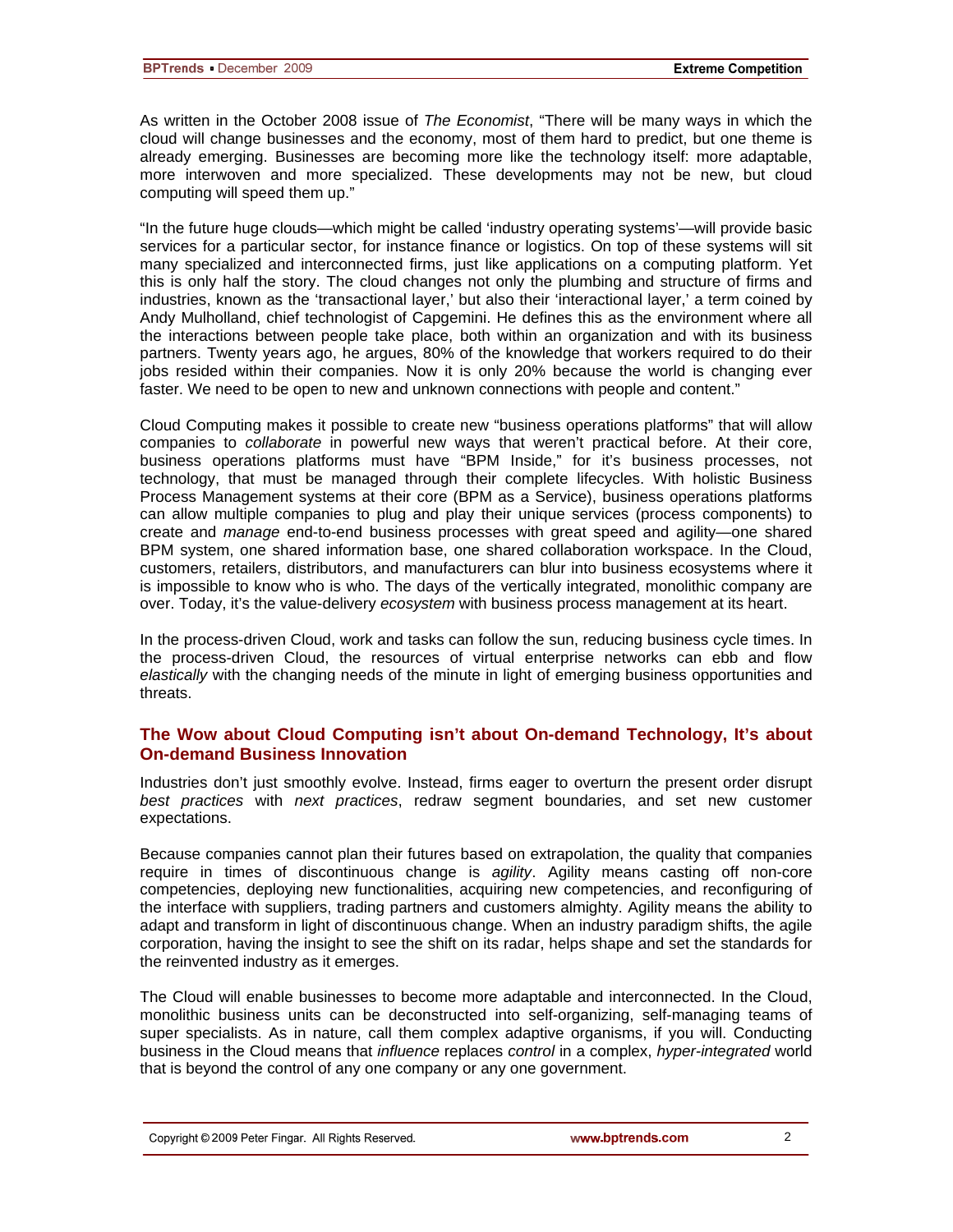With the adaptability made possible by the Cloud as a business platform, companies will experiment their way into the future. They will bundle, unbundle and rebundle their experiments with great dexterity, shutting down losers quickly, starting up potential new winners with all due speed and all due diligence.

As Schwartz and Layden wrote in *Wired* magazine way back in 1997, "Businesses, as well as most organizations outside the business world, begin to shift from hierarchical processes to networked ones. Nearly every facet of human activity is transformed in some way by the emergent fabric of interconnection. This reorganization leads to dramatic improvements in efficiency and productivity." Hmmm? Weren't these the arguments that led up to the dot-com boom and then crash? Indeed!

But the dot-com crash wasn't the beginning of the end of global transformation driven by the Internet, it was the end of the beginning. The tinkering phase of Internet business models was maturing, and then the real work of global economic transformation had begun. Radical technologies don't demonstrate their full potential until a generation after their introduction, the time needed for people to really figure out how to use them for new purposes.

No doubt the Cloud will be greeted with as much hype as was the Internet itself, but rather than email being the *killer app* of the Internet, followed by Web-based brochure ware being delivered to dumb browsers, the Cloud not only allows people to connect-and-collaborate, it gives them access to unprecedented information processing power and the ability to manipulate the information base on which their endeavors depend. It opens new frontiers for both system and human interactions.

### **What does all this mean?**

This new-fangled Cloud Computing buzz means absolutely nothing for many firms. C-level executives are wary of adopting new, unproven technologies. They have major concerns over security and supplier lock-in. Many can't see the promise of new business models. Others have difficulty in establishing a business case. Still others have a wait and see attitude. Of course, we can look at sociologist professor Everett Rogers' work in the 1960s on the *Diffusion of Innovations* (a work drawn on by Geoffrey Moore in his well-known *Crossing the Chasm*). According to Rogers' research, when successive groups of consumers adopt a new technology (shown in blue), its market share (yellow) will eventually reach the saturation level. Right now, the early majority seems to be waiting for the innovators and early adopters (a term coined by Rogers) to demonstrate the real value of Cloud Computing in business.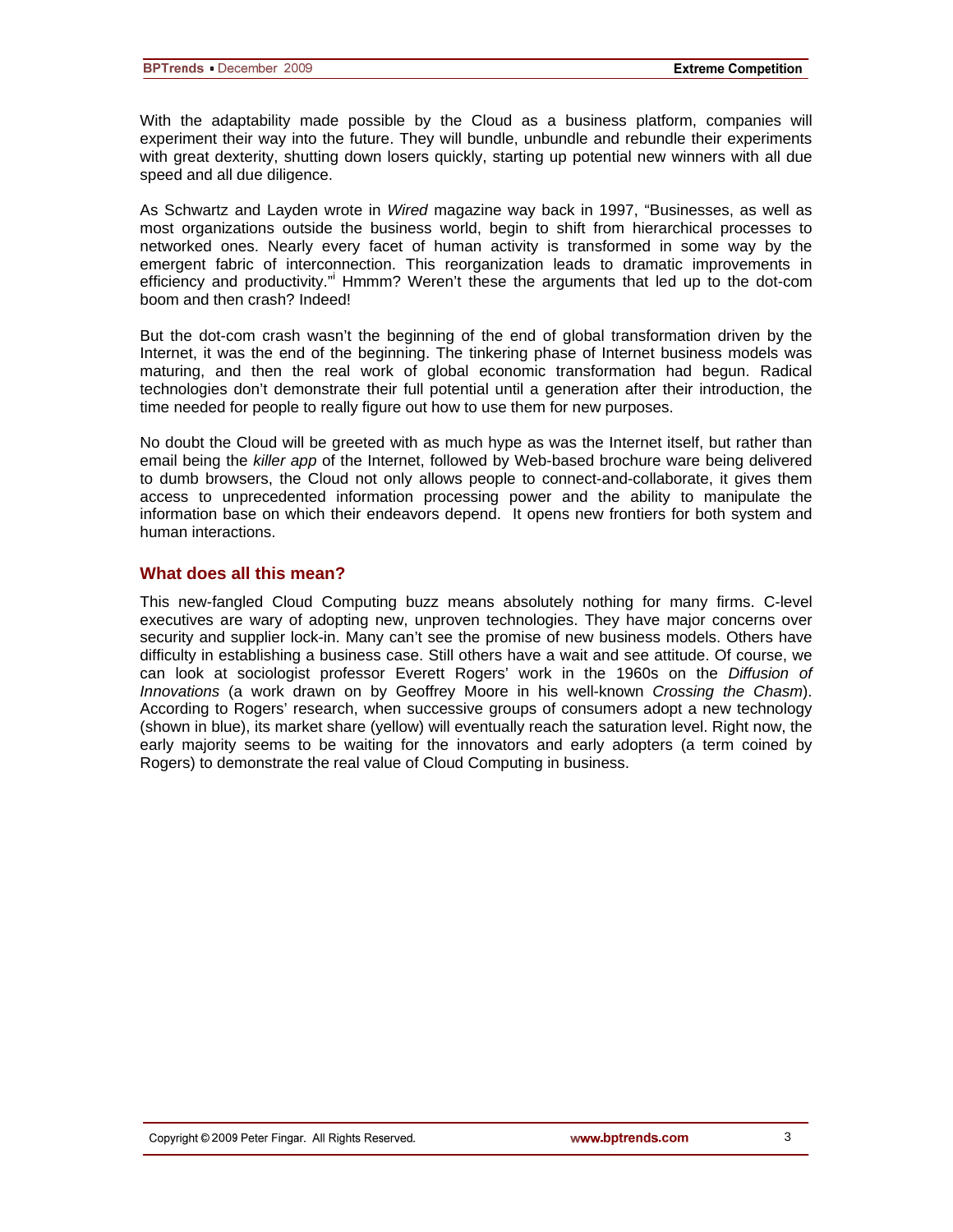

Such a wait and see approach simply may not work in today's economy characterized by unexpected change and the accelerated rate of change we are now experiencing. In short, compress Rogers' bell-curve timeline. Innovators and early adopters will likely be able to adapt to turbulent times, and by the time the late majority and laggards try to catch up, the former group will have moved on again. Call it Creative Destruction on steroids. Business was never easy; now it's an ever-changing challenge, a challenge that no doubt requires a change in business culture and true *management innovation*.

Thus, although the Cloud can *enable* radical change, the *culture* of the firm will determine the outcome of using the Cloud as a business platform. Permission, risk tolerance, cultivating lots of small bets—these are some of the earmarks of a Cloud-oriented business culture. Those who are able to harness the Cloud to achieve Management Innovation will write the next chapter of globalization.

In a process-managed enterprise, command-and-control leadership gives way to connect-and-collaborate, where every member of a business team is a "leader." It's about acting on opportunities, and letting others lead the leader when they know best about getting stuff done as explained in *Bioteams: High Performance Teams Based on Nature's Most Successful Designs*. In the Cloud, self-organizing, self-managed, multi-company teams will swarm as complex adaptive systems to seize new opportunities in the brave new world of total global competition. In the Cloud, new levels of *transparency* across the entire value chain become the true means of management control.

Let's turn to BPM expert Andrew Spanyi and author of the insightful book, *More For Less: The Power of Process Management*, "Even those organizations that have made significant progress in elevating senior management's attention to the enterprise business processes still see mindset and behavior challenges.

"What to do? First, leaders need to reframe their thinking with respect to the role of customer centricity and process thinking. This involves a fundamental shift in conventional wisdom as it relates to a broad range of management practices pertaining to strategy formulation and implementation, leadership, employee engagement, growth, and mergers. This attitudinal shift needs to precede the development of the requisite skill sets needed to perform for customers. Second, the essential business principles and practices of process management need to be more broadly understood. Only then will organizations be well positioned to hone their skills in the